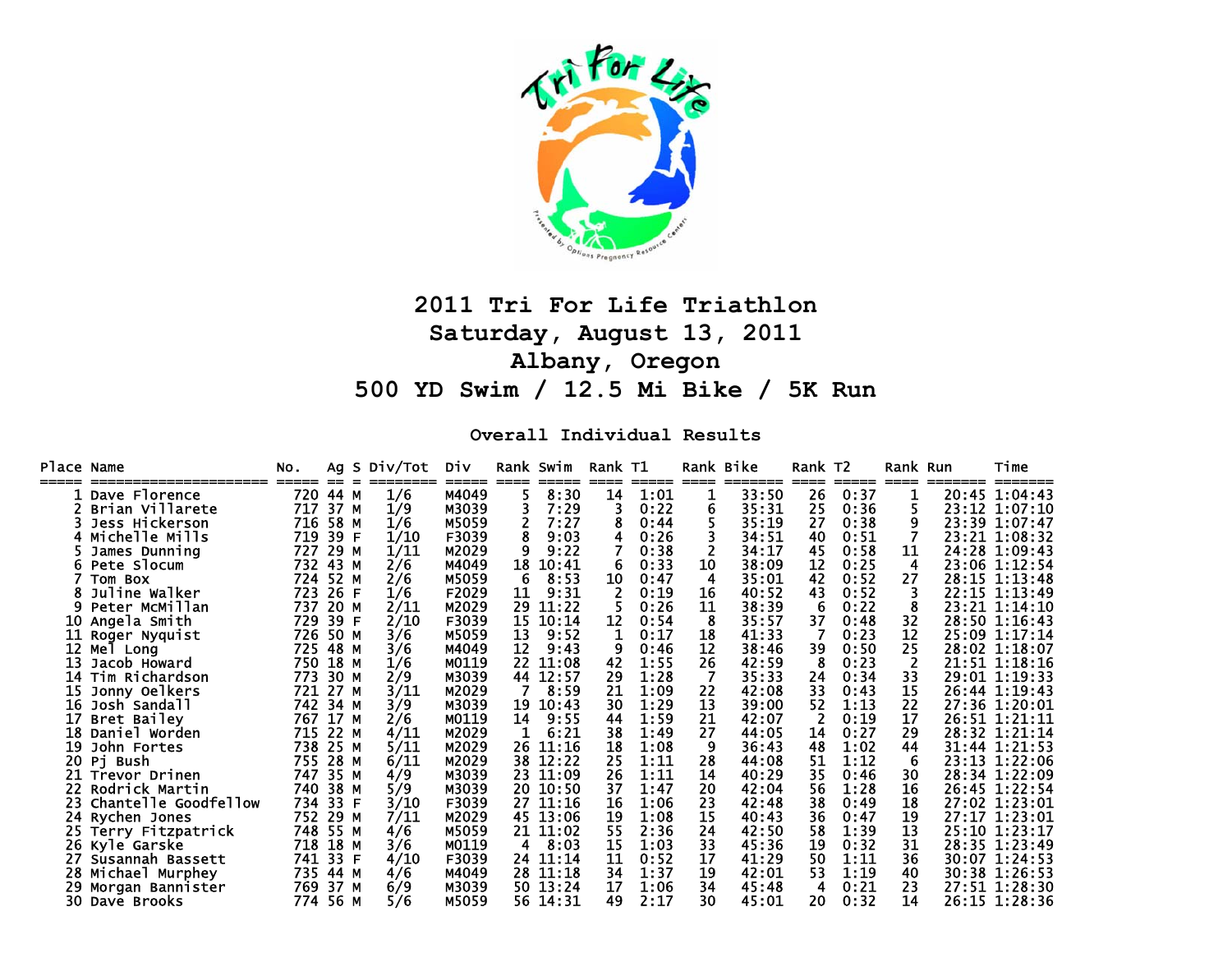| 31 Tracy Berg<br>32 Austin Brown<br>33 Emma Katz<br>34 Isaac Andrew<br>35 Luke Snelling<br>36 Joe Lee<br>37 Mark Wetty<br>38 Troy Parker<br>39 Elke-Marion Asleson<br>40 Allison Sandall<br>41 Greta Frey<br>42 Grace Poole<br>43 Jocelyn Beck<br>44 Tim McDonald<br>45 Eric Kenny<br>46 Alain Brown<br>47 Loryn Studer<br>48 Brenna Varner<br>49 Julie Ryden<br>50 Jordan Moore<br>51 Chad Moore<br>52 Kevin Sullivan<br>53 Julie Baker<br>54 Danielle Roberson<br>55 Erin Brown<br>56 Rachel Chagnon<br>57 Marcie Bowman<br>58 Melissa Van Order<br>59 Matthew Van Dyke<br>60 Elena Hass<br>60 Elena Hass | 760 20 F<br>763 15 M<br>722 25 F<br>761 28 M<br>736 24 M<br>754 39 M<br>746 28 M<br>749 17 M<br>728 59 F<br>751 35 F<br>764 20 F<br>733 30 F<br>759 36 F<br>753 57 M<br>765 30 M<br>762 49 M<br>730 12 F<br>758 31 F<br>768 27 F<br>743 14 M<br>744 43 M<br>777 28 M<br>756 36 F<br>779 15 F<br>757 46 F<br>770 15 F<br>739 47 F<br>771 25 F<br>778 32 M<br>776 37 F | F2029<br>2/6<br>M0119<br>4/6<br>F2029<br>3/6<br>8/11<br>M2029<br>9/11<br>M2029<br>M3039<br>7/9<br>10/11<br>M2029<br>5/6<br>M0119<br>1/1<br>F5059<br>5/10<br>F3039<br>4/6<br>F2029<br>F3039<br>6/10<br>7/10<br>F3039<br>6/6<br>M5059<br>8/9<br>M3039<br>5/6<br>M4049<br>1/3<br>F0119<br>8/10<br>F3039<br>5/6<br>F2029<br>6/6<br>M0119<br>6/6<br>M4049<br>11/11<br>M2029<br>9/10<br>F3039<br>2/3<br>F0119<br>1/2<br>F4049<br>3/3<br>F0119<br>2/2<br>F4049<br>6/6<br>F2029<br>9/9<br>M3039<br>10/10<br>F3039 | 40 12:23<br>31 11:35<br>10 9:29<br>43 12:42<br>51 13:40<br>55 14:10<br>35 11:58<br>39 12:22<br>30 11:26<br>41 12:25<br>46 13:09<br>25 11:14<br>33 11:47<br>52 13:41<br>37 12:21<br>53 13:51<br>16 10:38<br>48 13:10<br>54 14:01<br>36 12:09<br>17 10:38<br>59 15:44<br>42 12:26<br>57 14:52<br>34 11:49<br>58 15:10<br>32 11:40<br>47 13:09<br>60 16:51<br>61 20:05 | 39<br>1:51<br>36<br>1:46<br>50<br>2:17<br>31<br>1:29<br>46<br>2:09<br>13<br>0:59<br>47<br>2:09<br>48<br>2:10<br>33<br>1:33<br>27<br>1:20<br>35<br>1:44<br>32<br>1:32<br>20<br>1:08<br>52<br>2:24<br>43<br>1:56<br>22<br>1:10<br>56<br>2:37<br>1:25<br>28<br>54<br>2:31<br>53<br>2:30<br>61<br>4:04<br>23<br>1:10<br>45<br>1:59<br>58<br>3:11<br>57<br>2:43<br>51<br>2:23<br>59<br>3:17<br>1:51<br>40<br>24<br>1:10<br>41<br>1:52 | 45:30<br>32<br>52:26<br>55<br>48<br>50:48<br>45:55<br>35<br>37<br>46:29<br>25<br>42:52<br>39<br>48:18<br>41<br>48:50<br>29<br>45:00<br>31<br>45:27<br>45<br>49:28<br>49:27<br>44<br>48:37<br>40<br>36<br>46:27<br>46<br>50:19<br>43<br>49:26<br>47<br>50:36<br>52:12<br>51<br>38<br>48:04<br>52<br>52:23<br>53<br>52:23<br>49<br>51:07<br>49:19<br>42<br>54:53<br>56<br>50<br>51:14<br>60 1:00:21<br>57<br>54:54<br>58<br>58:12<br>59<br>58:48<br>54<br>52:25 | 3.<br>0:20<br>15<br>0:27<br>$\mathbf{1}$<br>0:18<br>46<br>0:59<br>17<br>0:28<br>31<br>0:42<br>16<br>0:27<br>49<br>1:07<br>60<br>2:41<br>21<br>0:32<br>32<br>0:42<br>9<br>0:23<br>47<br>0:59<br>11<br>0:24<br>28<br>0:38<br>10<br>0:23<br>59<br>1:40<br>54<br>1:21<br>$5^{\circ}$<br>0:21<br>34<br>0:45<br>30 <sub>2</sub><br>0:41<br>13<br>0:25<br>55<br>1:23<br>22<br>0:33<br>57<br>1:32<br>23<br>0:33<br>18<br>0:31<br>44<br>0:55<br>29<br>0:39<br>41<br>0:51 | 35<br>10<br>21<br>34<br>26<br>46<br>28<br>20<br>43<br>51<br>24<br>37<br>41<br>38<br>45<br>47<br>50<br>42<br>53<br>48<br>49<br>52<br>54<br>39<br>56<br>55<br>59<br>57<br>58<br>60 | 30:04 1:30:08<br>23:58 1:30:12<br>27:31 1:30:23<br>29:26 1:30:31<br>28:03 1:30:49<br>32:12 1:30:55<br>28:17 1:31:09<br>27:27 1:31:56<br>31:21 1:32:01<br>33:08 1:32:52<br>27:55 1:32:58<br>30:22 1:32:58<br>30:45 1:33:16<br>30:35 1:33:31<br>31:55 1:37:09<br>32:39 1:37:29<br>32:50 1:38:21<br>30:50 1:38:58<br>34:31 1:39:28<br>32:41 1:40:28<br>32:47 1:40:33<br>33:09 1:41:35<br>38:20 1:43:27<br>30:36 1:44:05<br>39:25 1:46:43<br>38:26 1:56:53<br>46:42 1:57:04<br>43:11 1:57:18<br>46:19 2:03:47<br>49:03 2:04:16 |
|-------------------------------------------------------------------------------------------------------------------------------------------------------------------------------------------------------------------------------------------------------------------------------------------------------------------------------------------------------------------------------------------------------------------------------------------------------------------------------------------------------------------------------------------------------------------------------------------------------------|----------------------------------------------------------------------------------------------------------------------------------------------------------------------------------------------------------------------------------------------------------------------------------------------------------------------------------------------------------------------|-----------------------------------------------------------------------------------------------------------------------------------------------------------------------------------------------------------------------------------------------------------------------------------------------------------------------------------------------------------------------------------------------------------------------------------------------------------------------------------------------------------|---------------------------------------------------------------------------------------------------------------------------------------------------------------------------------------------------------------------------------------------------------------------------------------------------------------------------------------------------------------------|----------------------------------------------------------------------------------------------------------------------------------------------------------------------------------------------------------------------------------------------------------------------------------------------------------------------------------------------------------------------------------------------------------------------------------|---------------------------------------------------------------------------------------------------------------------------------------------------------------------------------------------------------------------------------------------------------------------------------------------------------------------------------------------------------------------------------------------------------------------------------------------------------------|-----------------------------------------------------------------------------------------------------------------------------------------------------------------------------------------------------------------------------------------------------------------------------------------------------------------------------------------------------------------------------------------------------------------------------------------------------------------|----------------------------------------------------------------------------------------------------------------------------------------------------------------------------------|----------------------------------------------------------------------------------------------------------------------------------------------------------------------------------------------------------------------------------------------------------------------------------------------------------------------------------------------------------------------------------------------------------------------------------------------------------------------------------------------------------------------------|
|                                                                                                                                                                                                                                                                                                                                                                                                                                                                                                                                                                                                             |                                                                                                                                                                                                                                                                                                                                                                      |                                                                                                                                                                                                                                                                                                                                                                                                                                                                                                           |                                                                                                                                                                                                                                                                                                                                                                     |                                                                                                                                                                                                                                                                                                                                                                                                                                  | Individual Results By Division                                                                                                                                                                                                                                                                                                                                                                                                                                |                                                                                                                                                                                                                                                                                                                                                                                                                                                                 |                                                                                                                                                                                  |                                                                                                                                                                                                                                                                                                                                                                                                                                                                                                                            |
| <b>MALE AGE GROUP: 01 TO 19</b><br>1 Jacob Howard<br>2 Bret Bailey<br>3 Kyle Garske<br>FEMALE AGE GROUP: 01 TO 19                                                                                                                                                                                                                                                                                                                                                                                                                                                                                           | 18 1:18:16<br>17 1:21:11<br>18 1:23:49                                                                                                                                                                                                                                                                                                                               | 4 Austin Brown<br>5 Troy Parker<br>6 Jordan Moore                                                                                                                                                                                                                                                                                                                                                                                                                                                         |                                                                                                                                                                                                                                                                                                                                                                     | 15 1:30:12<br>17 1:31:56<br>14 1:40:28                                                                                                                                                                                                                                                                                                                                                                                           |                                                                                                                                                                                                                                                                                                                                                                                                                                                               |                                                                                                                                                                                                                                                                                                                                                                                                                                                                 |                                                                                                                                                                                  |                                                                                                                                                                                                                                                                                                                                                                                                                                                                                                                            |
| 1 Loryn Studer<br>2 Danielle Roberson<br><b>MALE AGE GROUP: 20 TO 29</b>                                                                                                                                                                                                                                                                                                                                                                                                                                                                                                                                    | 12 1:38:21<br>15 1:44:05                                                                                                                                                                                                                                                                                                                                             | 3 Rachel Chagnon                                                                                                                                                                                                                                                                                                                                                                                                                                                                                          |                                                                                                                                                                                                                                                                                                                                                                     | 15 1:56:53                                                                                                                                                                                                                                                                                                                                                                                                                       |                                                                                                                                                                                                                                                                                                                                                                                                                                                               |                                                                                                                                                                                                                                                                                                                                                                                                                                                                 |                                                                                                                                                                                  |                                                                                                                                                                                                                                                                                                                                                                                                                                                                                                                            |
| 1 James Dunning<br>2 Peter McMillan<br>3 Jonny Oelkers<br>4 Daniel Worden<br>5 John Fortes<br>6 Pj Bush                                                                                                                                                                                                                                                                                                                                                                                                                                                                                                     | 29 1:09:43<br>20 1:14:10<br>27 1:19:43<br>22 1:21:14<br>25 1:21:53<br>28 1:22:06                                                                                                                                                                                                                                                                                     | 7 Rychen Jones<br>8 Isaac Andrew<br>9 Luke Snelling<br>10 Mark Wetty<br>11 Kevin Sullivan                                                                                                                                                                                                                                                                                                                                                                                                                 |                                                                                                                                                                                                                                                                                                                                                                     | 29 1:23:01<br>28 1:30:31<br>24 1:30:49<br>28 1:31:09<br>28 1:41:35                                                                                                                                                                                                                                                                                                                                                               |                                                                                                                                                                                                                                                                                                                                                                                                                                                               |                                                                                                                                                                                                                                                                                                                                                                                                                                                                 |                                                                                                                                                                                  |                                                                                                                                                                                                                                                                                                                                                                                                                                                                                                                            |
| FEMALE AGE GROUP: 20 TO 29<br>1 Juline Walker<br>2 Tracy Berg<br>3 Emma Katz                                                                                                                                                                                                                                                                                                                                                                                                                                                                                                                                | 26 1:13:49<br>20 1:30:08<br>25 1:30:23                                                                                                                                                                                                                                                                                                                               | 4 Greta Frey<br>5 Julie Ryden<br>6 Melissa Van Order                                                                                                                                                                                                                                                                                                                                                                                                                                                      |                                                                                                                                                                                                                                                                                                                                                                     | 20 1:32:58<br>27 1:39:28<br>25 1:57:18                                                                                                                                                                                                                                                                                                                                                                                           |                                                                                                                                                                                                                                                                                                                                                                                                                                                               |                                                                                                                                                                                                                                                                                                                                                                                                                                                                 |                                                                                                                                                                                  |                                                                                                                                                                                                                                                                                                                                                                                                                                                                                                                            |
| MALE AGE GROUP: 30 TO 39<br>1 Brian Villarete<br>2 Tim Richardson<br>3 Josh Sandall<br>4 Trevor Drinen<br>5 Rodrick Martin<br>FEMALE AGE GROUP: 30 TO 39                                                                                                                                                                                                                                                                                                                                                                                                                                                    | 37 1:07:10<br>30 1:19:33<br>34 1:20:01<br>35 1:22:09<br>38 1:22:54                                                                                                                                                                                                                                                                                                   | 6 Morgan Bannister<br>7 Joe Lee<br>8 Eric Kenny<br>9 Matthew Van Dyke                                                                                                                                                                                                                                                                                                                                                                                                                                     |                                                                                                                                                                                                                                                                                                                                                                     | 37 1:28:30<br>39 1:30:55<br>30 1:37:09<br>32 2:03:47                                                                                                                                                                                                                                                                                                                                                                             |                                                                                                                                                                                                                                                                                                                                                                                                                                                               |                                                                                                                                                                                                                                                                                                                                                                                                                                                                 |                                                                                                                                                                                  |                                                                                                                                                                                                                                                                                                                                                                                                                                                                                                                            |
| 1 Michelle Mills<br>2 Angela Smith<br>3 Chantelle Goodfellow<br>4 Susannah Bassett                                                                                                                                                                                                                                                                                                                                                                                                                                                                                                                          | 39 1:08:32<br>39 1:16:43<br>33 1:23:01<br>33 1:24:53                                                                                                                                                                                                                                                                                                                 | 6 Grace Poole<br>7 Jocelyn Beck<br>8 Brenna Varner<br>9 Julie Baker                                                                                                                                                                                                                                                                                                                                                                                                                                       |                                                                                                                                                                                                                                                                                                                                                                     | 30 1:32:58<br>36 1:33:16<br>31 1:38:58<br>36 1:43:27                                                                                                                                                                                                                                                                                                                                                                             |                                                                                                                                                                                                                                                                                                                                                                                                                                                               |                                                                                                                                                                                                                                                                                                                                                                                                                                                                 |                                                                                                                                                                                  |                                                                                                                                                                                                                                                                                                                                                                                                                                                                                                                            |